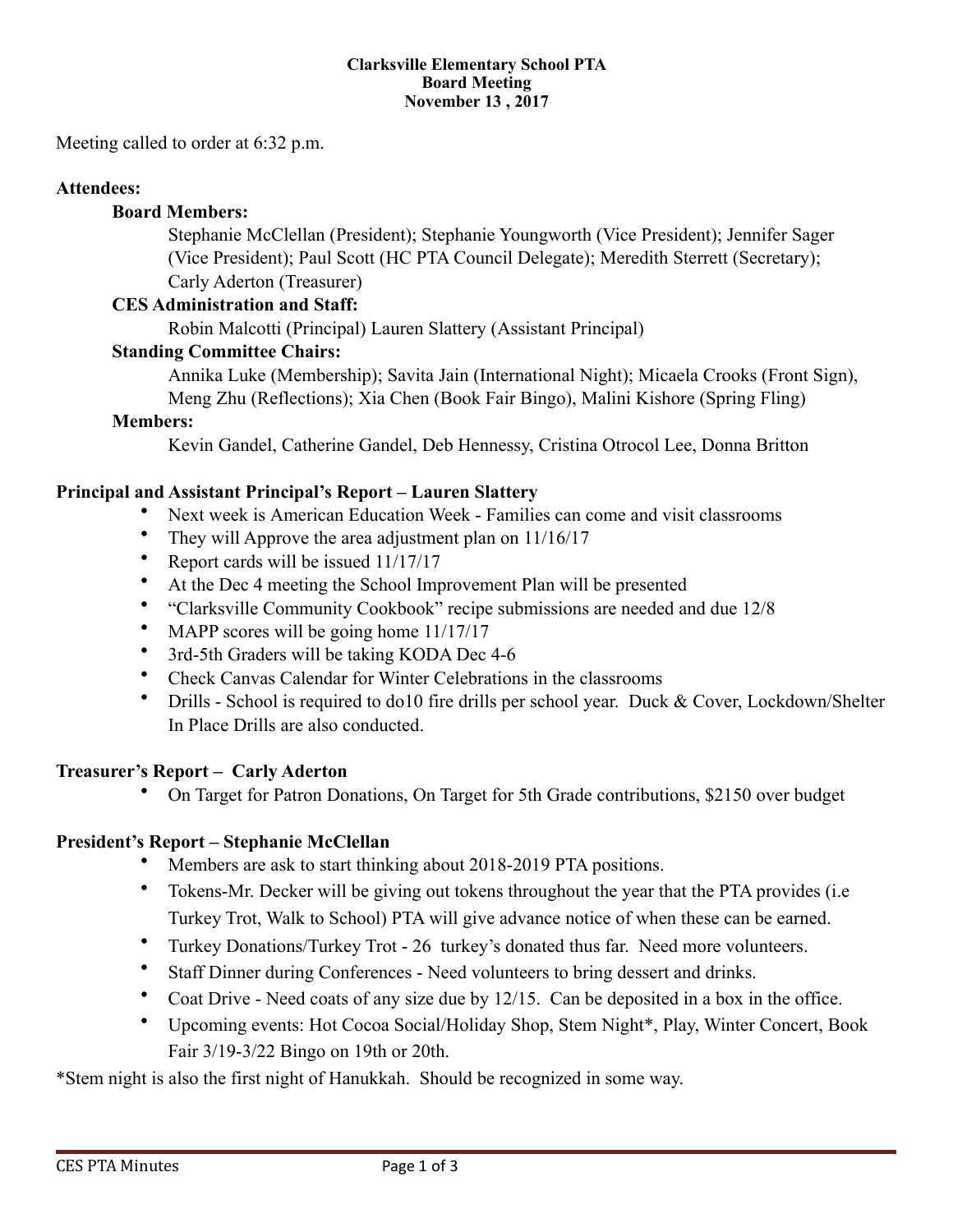## **PTA Delegate Report - Paul Scott**

- Meeting last week
- No mention of new start times
- Talked about hiring permanent Super Intendant
- HC Drug Free Program allows resident to drop of drugs no questions asked Happens every 6 months
- Town Hall Meetings 7pm 11/29  $\omega$  Atholton, 1/23  $\omega$  River Hill, 5/8 Mount Hebron

## **Committee Reports**

## **Membership**

• Have \$12,180 in Cougar Patrons and Memberships thus far (Net \$10,700)

## **Volunteer Coordinator**

• No Report

## **Hospitality/Staff Appreciation**

• No Report

## **After School Programming**

• Coming home this week.

## **Box Tops**

• No Report

## **Communications**

• No Report

## **Cultural Arts**

• 5/2 next program - Will focus on empathy

## **Directory**

• Goes to print this week or next

## **5th Grade Programming**

- 99% Money Collected
- T-shirts coming soon
- Good turn-out for Schools Out Event
- Plan to hold a dance

## **Fun Run**

• No report

# **Fundraising**

• Still in need of someone to lead this committee

## **Green/Health and Wellness**

• No Report

## **International Night**

• Scheduled for 2/9 with a snow date of 2/23

## **Holiday Shop**

• Scheduled for 12/5 & 12/6 10am-2pm with Hot Cocoa Social on 12/8 from 6-8

## **Reflections**

Submissions due 11/28; Going well. Several entries.